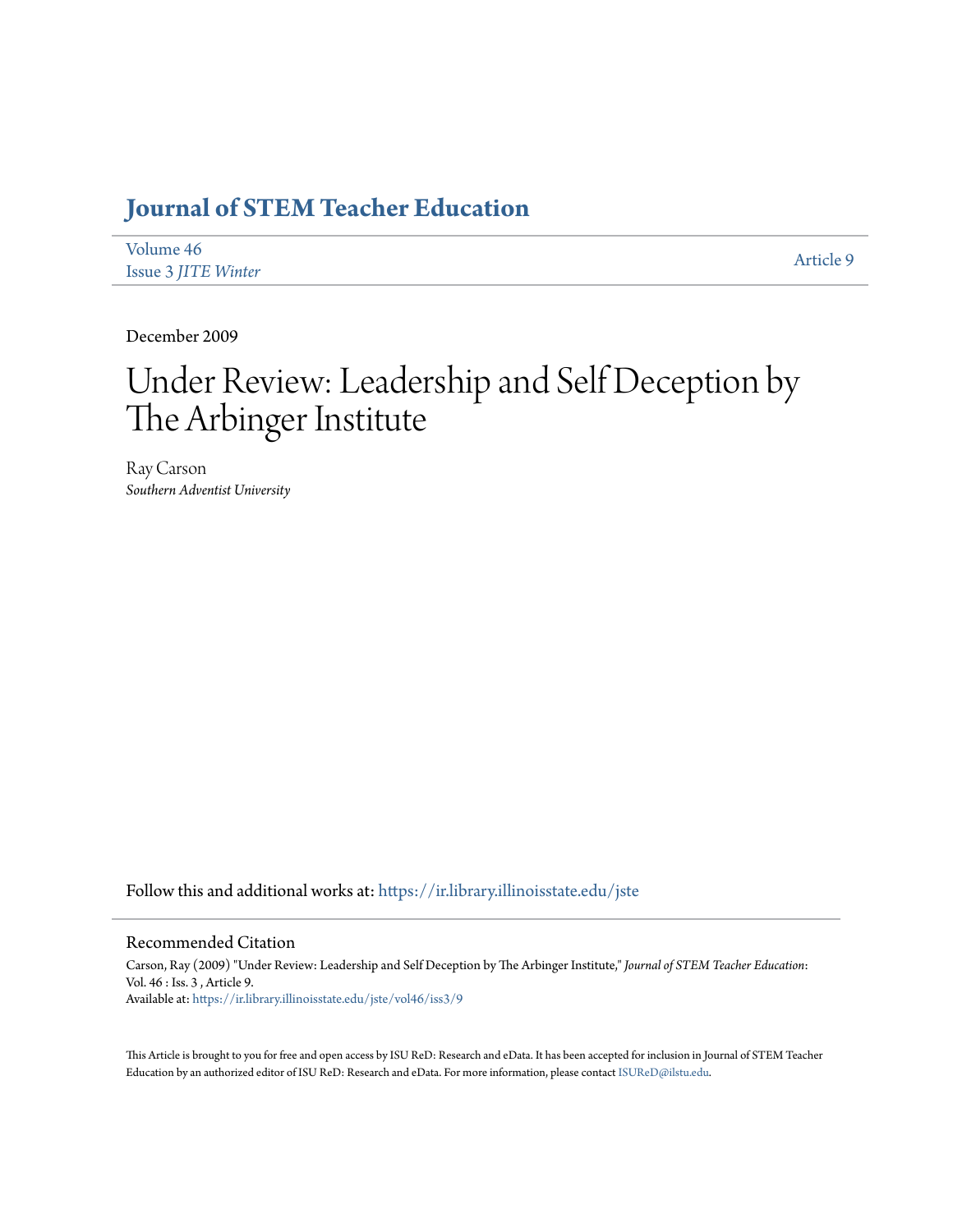## *Leadership and Self Deception* **By The Arbinger Institute (2000) Format: (***Paperback, 232 pp. ISBN: 1576750949)* **Publisher: Berrett-Koehler Publishers Inc.**

This book was directed primarily to those in the business world, but everyone who works in the field of education in any capacity, yes, everyone, will benefit from the concepts in the book *Leadership and Self-Deception*. No matter how knowledgeable an individual is or how many years of experience he or she has, unless this fundamental concept of self-deception is understood, they will not experience optimum effectiveness. Some of us may instinctively understand this concept and interact in a positive manner most of the time, but we can be self-deceived into thinking we are doing it well when in reality we are not. All of us in education are required to interact and communicate, but this is not effective without understanding how to avoid self-deception.

The book uses a fictional first person narrative to convey the concepts of self-betrayal and self-deception that are common to everyone. The storyline begins with a man named Tom Callum who has been recently hired as a senior management officer for a large company. Within the first month of his employment, he is called in by the company vice president, Bud Jefferson, and is told in a very non-threatening manner that he has a problem. He is told that practically everyone knows about this problem including his coworkers and family, but surprisingly Tom seems to be the only one who does not know about it.

Volume 46 Number 3 2009

132

Ray Carson is an Associate Professor in the Technology Department at Southern Adventist University. He can be reached at [rcarson@southern.edu .](mailto:rcarson@southern.edu)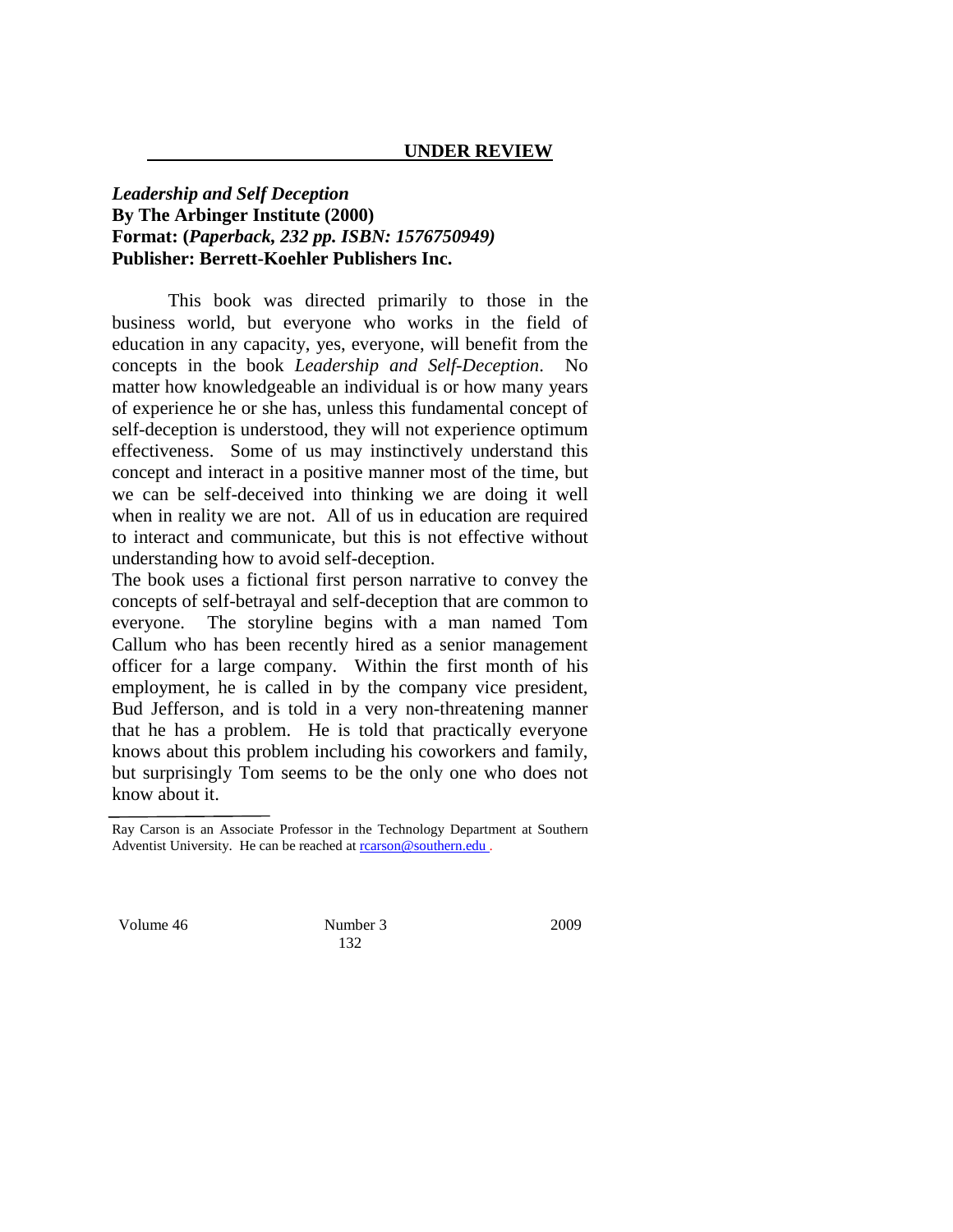Bud begins by telling of a personal experience from early in his career. It is easy for Tom to see the self-centered and self-deceived behaviors of his boss as the story unfolds, but cannot see any connection to his own experience.

The story of the book depersonalizes the presentation of the information and makes Tom feel at ease. In the same manner, the fictional storyline of the book makes it easy for the reader to be disarmed, and see applications of the principles in their own lives. The book has numerous illustrations of how the process of self-deception works, but one of the most straight-forward is the one that Bud tells about his newborn infant.

When Bud's first child was only a few months old, he and his wife were in bed, sound asleep, about 1a.m. The baby started fussing and crying and Bud woke up and his first impulse was to get up and tend to the baby. The only problem was that after thinking about it for a few seconds, he realized that he was tired and did not feel like getting up. As he continued to think about it, he reasoned through the situation and decided that his job was to earn the living and the wife's job was to take care of the baby. He decided it was not his problem, and to be fair, his wife should take care of the baby. He reasoned that he had to get up and go to work and that his wife was pretending to be asleep as the baby continued to cry. After telling this, Bud explained to Tom how his not acting on his inclination to help his wife and take care of the baby was self-deception. He pointed out how he was thinking of reasons why she should not do what he felt convicted to do, and to further build his case, he began thinking of his wife in negative ways, imagining her to be lazy and a faker. This is an example of how self-deception begins.

The term used in the book for this self-deception experience is: "being in the box." When we are in the box, we see individuals as objects that are in our way, instead of people